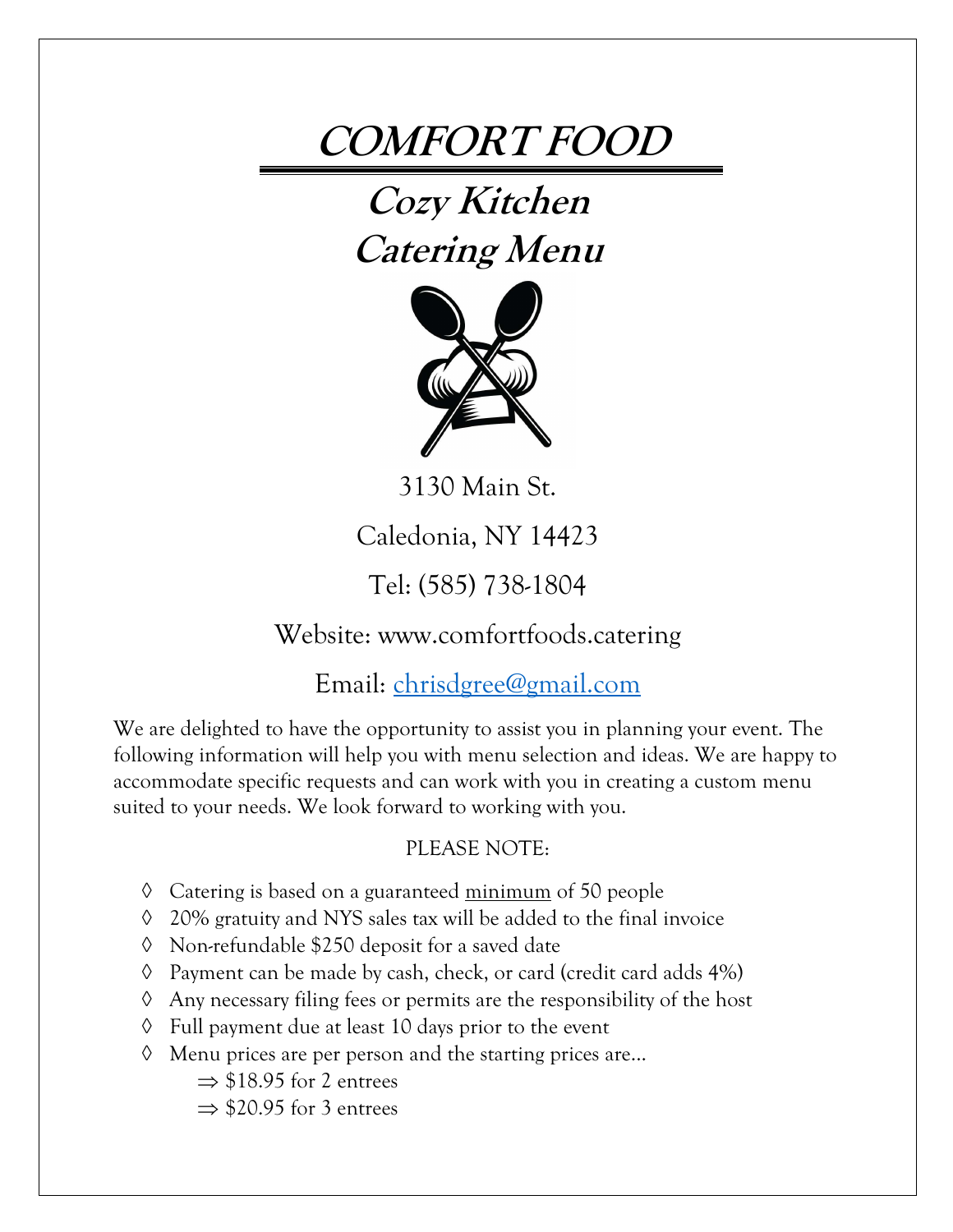# **Menu**

Picnic menu prices include your choice of entrée selection plus four sides. Your order also includes bread & butter, condiments, China plates, tablecloths, silverware, paper dinner napkins, serving tables, coffee & tea and wait staff.

Each party includes a complimentary cheese and cracker tray as an appetizer.

Serving time is based on the number of people in the party.

## **Entrees Sides**

- à Sliced Roast Beef
- à Braised Pot Roast
- à Chicken Carbonara
- à Lasagna
- à Vegetarian Lasagna
- à Eggplant Parmesan
- à Seafood Newburg
- à Haddock French
- à Pork Tenderloin
- à Virginia Ham
- à Chicken French
- à Baked Chicken
- à Chicken and Biscuit
- à Roast Turkey Breast
- à BBQ Chicken (seasonal)
- à Smoked Pull Pork
- à Other

- $\Diamond$  Salad Choices: Tossed, Macaroni, Potato, Pasta, Fruit, or Coleslaw
- à Potato Choices: Salted, Mashed, Garlic Smashed, Oven-Roasted
- à Pasta Choices: Marinara, Meat Sauce, Alfredo, Mac & Cheese
- à Vegetable Choices: Normandy Blend, Green Beans
- à Other: Applesauce, Baked Beans, Rice Pilaf